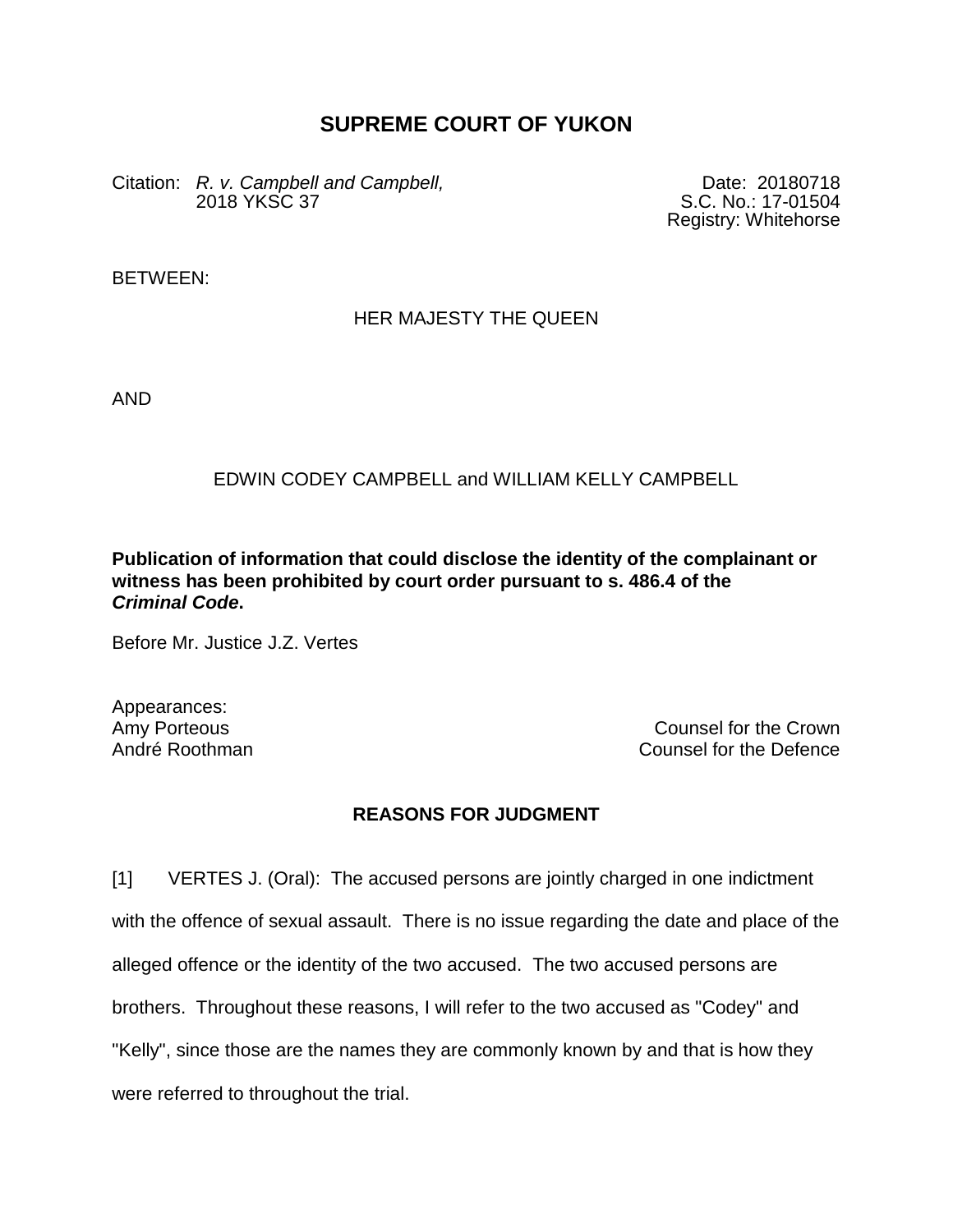[2] There is an order in place prohibiting publication of any information that could disclose the identity of the complainant. I will therefore refer to her in these proceedings simply as "A.V."

[3] Both counsel have described this case as one of consent or no consent. Like so many other sexual assault cases, it pits the testimony of the complainant against that of the accused. Here, the evidence is clear that there was sexual contact between A.V. and each of the accused persons. The Crown argues that this contact was without the complainant's consent or that she was incapable of consenting. The defence says that there was consent, indeed that the complainant was a willing participant, or I should at least have a reasonable doubt on the question of consent.

[4] I must remind myself that a criminal trial is not a credibility contest. It is a trial to determine whether the Crown has proved the guilt of the accused on the specific charge alleged beyond a reasonable doubt. Therefore, it is wrong to decide a criminal case where, as here, there is conflicting evidence simply by deciding which version of events is the preferable one. The decisive question is whether, considering the evidence as a whole, the Crown has proved the guilt of the accused beyond a reasonable doubt.

[5] I also remind myself that, in considering all of the evidence, I must avoid stereotypical analysis or assumptions about how a sexual assault victim may act in any circumstance. For example, the fact that a complainant offered no resistance is not something that can or should be relied on to conclude that she must have consented.

[6] The important thing is to consider all of the evidence and to consider it in the context of all of the other evidence in the case. No evidence, whether favouring the Crown or the defence, should be assessed in isolation.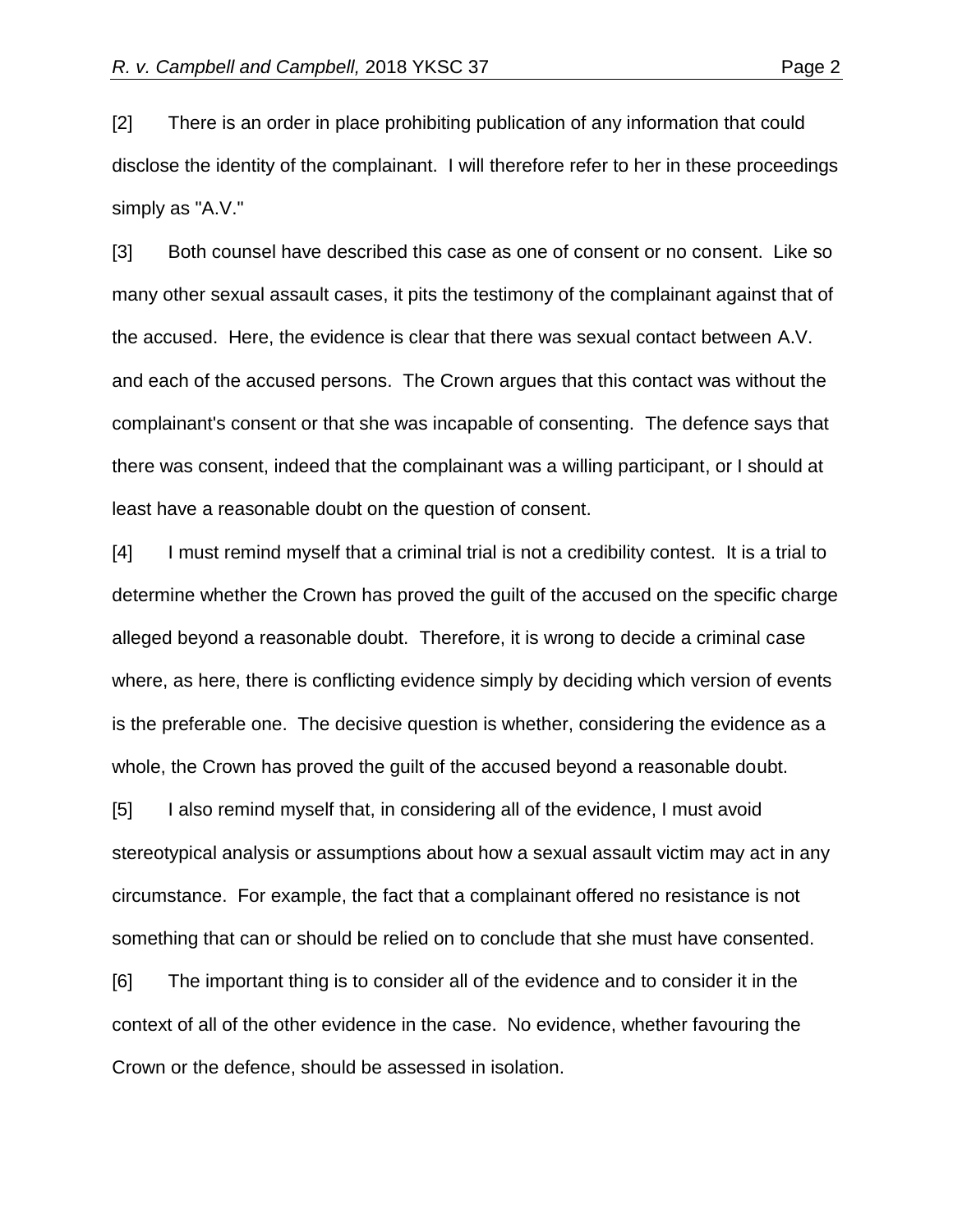[7] As I said before, a trial is not a credibility contest. It is not a matter of simply choosing between the competing evidence of the prosecution and that of the defence. Such an approach undermines the presumption of innocence and the burden on the Crown of proof beyond a reasonable doubt.

[8] The application of these principles, in cases where there is conflicting evidence on the essential elements of the offence, means that there is no "either/or" approach to the assessment of credibility. As set out by the Supreme Court of Canada, in such cases there is a three-step approach for dealing with this issue, namely:

- 1. If the evidence of the accused is believed, he or she must be acquitted.
- 2. If the evidence of the accused is not believed but that evidence leaves a reasonable doubt, he or she must be acquitted.
- 3. Even if one is not left in doubt by the evidence of the accused, one must still ask whether, on the basis of the evidence that has been accepted, the guilt of the accused has been proven beyond a reasonable doubt.

(see *R. v. W.(D.)*, [1991] 1 S.C.R. 742)

[9] The result of this analytical approach is that it is not necessary to believe or accept the defence evidence for there to be a reasonable doubt. Even if a trial judge believes the prosecution witnesses, the evidence as a whole may still leave the trial judge with a reasonable doubt.

[10] The charge of sexual assault requires proof beyond a reasonable doubt of two basic elements, what are referred to as the "*actus reus*" and the "*mens rea*". The term "*actus reus*" basically means the actions that constitute the commission of a criminal offence. For the offence of sexual assault, the *actus reus* consists of touching another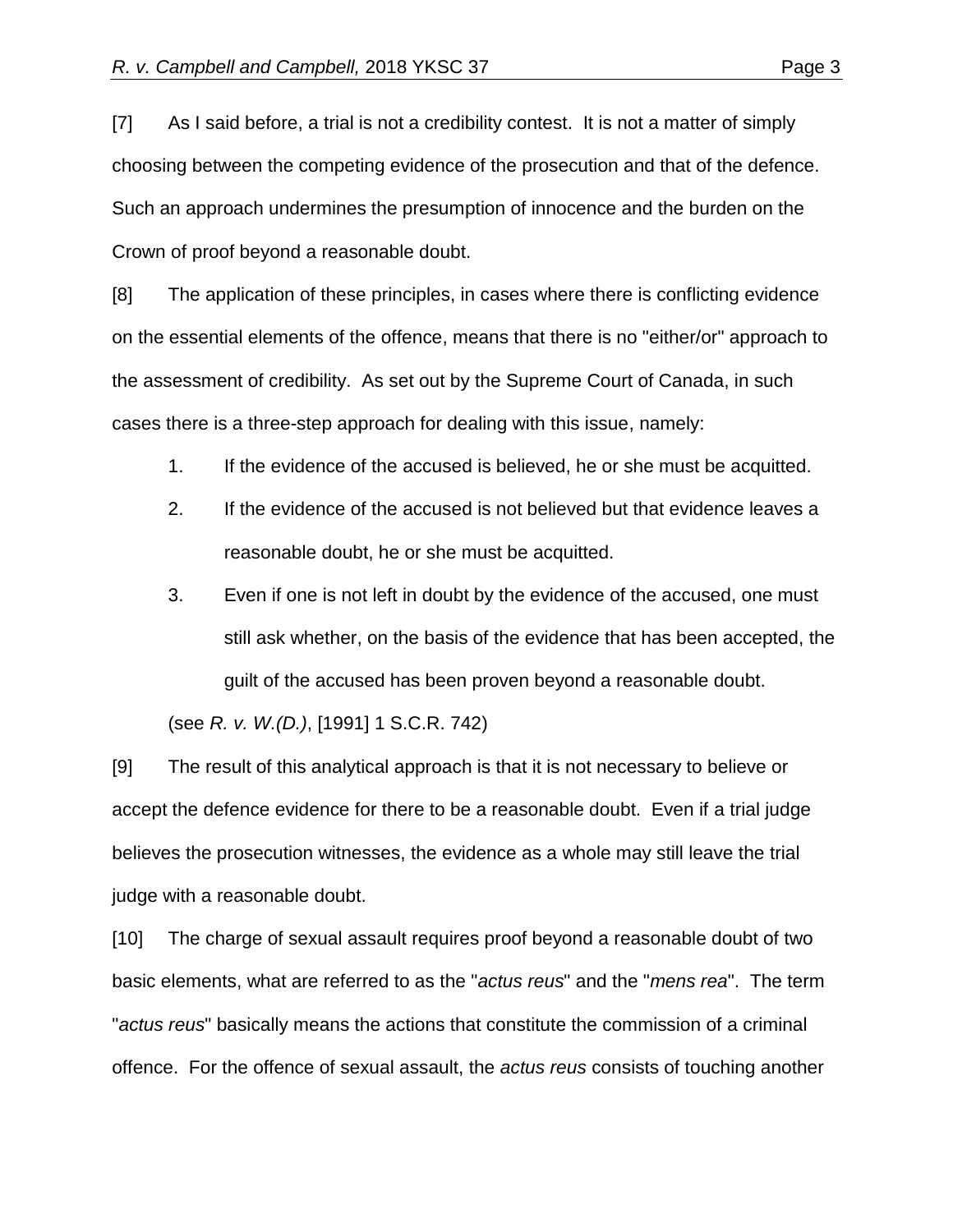person in a sexual way without that other person's consent. The term "touching" is used in a general sense to include all manner of sexual contact. The term "*mens rea*" refers to the mental state of the accused necessary for criminal liability. In a case of sexual assault, the *mens rea* is the intention to touch, knowing of or being reckless of, or wilfully blind to a lack of consent from the person being touched.

[11] In this case, there is no issue that each of the two accused touched A.V. in a sexual way. The question is whether it was without her consent.

[12] The question of consent or, more specifically, the absence of consent is a subjective factor determined by reference to the complainant's internal state of mind toward the sexual touching at the time it occurred. The focus is on the complainant's state of mind. (see *R. v. J.A.*, [2011] 2 S.C.R. 440)

[13] For this element of the offence, a trial judge must consider all of the surrounding circumstances, including a complainant's words and actions before and during the alleged offence. This is largely an issue of credibility that must be weighed together with the other evidence presented at trial. A trial judge may accept a complainant's direct evidence and conclude that she was not consenting or a trial judge may be left in a state of reasonable doubt about a complainant's lack of consent.

[14] The accused's perception of the complainant's state of mind is not a relevant consideration in determining whether the complainant was, in fact, consenting to the sexual activity. The accused's belief as to consent is only relevant when a defence of honest but mistaken belief is raised in the context of the *mens rea* element of the offence.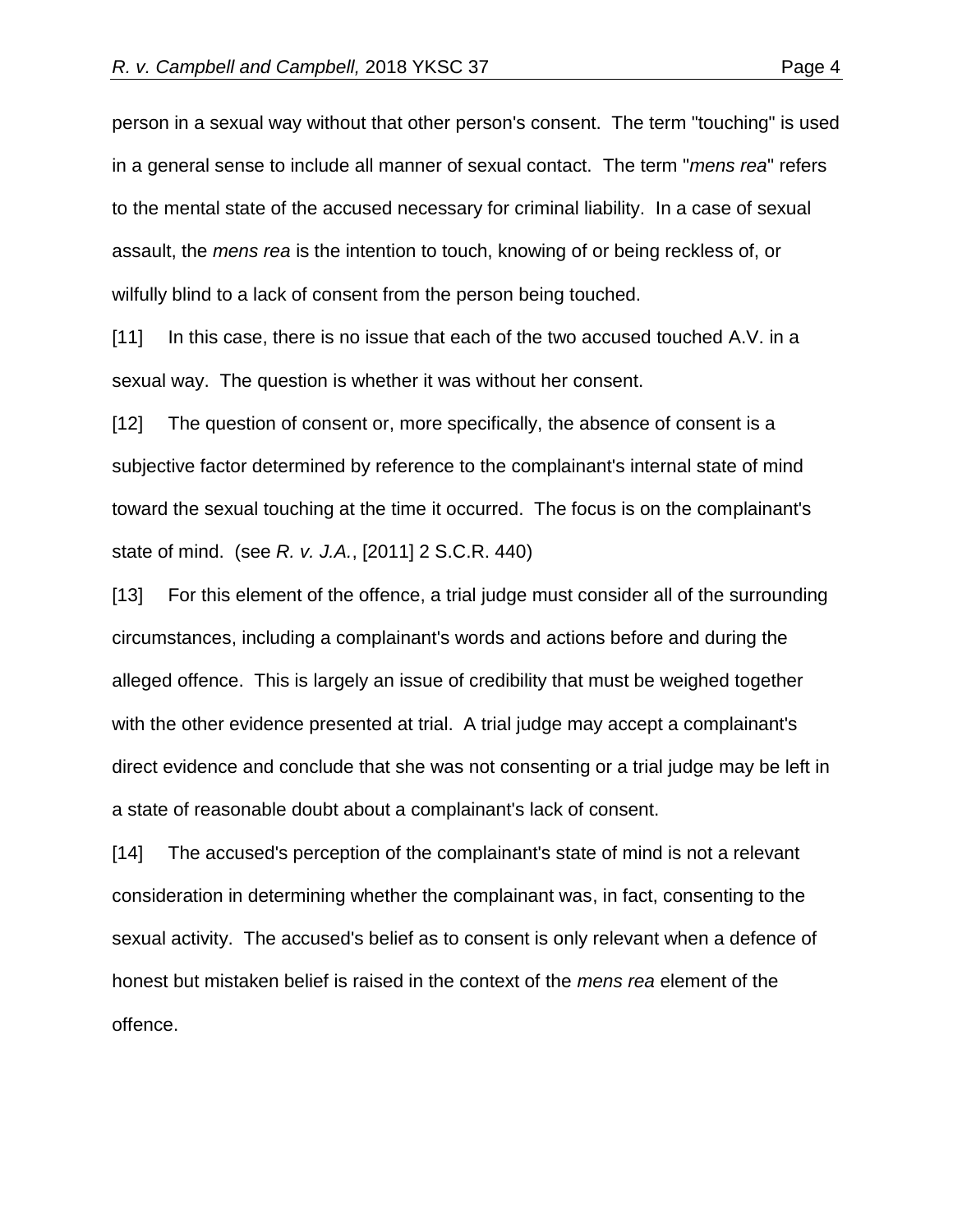[15] It is important to note why the emphasis is on the complainant's state of mind. Subject to s. 273.1(2) and s. 265(3), "consent" is defined in the *Criminal Code* of Canada, for the purposes of ss. 271, 272 and 273, as the "voluntary agreement of the complainant to engage in the sexual activity in question." (see *Criminal Code*, R.S.C. 1985, c. C-46, s. 273.1(1)) Parliament thus signalled that the focus should be on whether a complainant positively affirmed her willingness to participate in the sexual activity in question. This means that silence or failure to resist does not equate to consent. Consent cannot simply be implied from the circumstances. The complainant must be conscious throughout the sexual activity in question and possess the capacity to consent or to withdraw consent. The right to say "no" always exists, even if the complainant has been drinking or changed her mind. Consent may be revoked at any time. (see *R. v. Barton*, 2017 ABCA 216, paras. 179 and 182 (leave to appeal to SCC granted - March 8, 2018))

[16] Turning to the evidence in this case, there are certain facts that are non-controversial or clearly established to my satisfaction.

[17] The complainant, A.V., is now 23 years old; 22 at the time of the alleged offence. She lived at that time with her parents in Whitehorse. She has known both accused for several years. They were friends and often went to parties together.

[18] On the evening of November 28, 2016, she was at home when she received a text from her friend, C.G. The text message invited A.V. to join C.G. and some others at a bar known as the "202". Before leaving for the bar, A.V. consumed three or four hard coolers or ciders.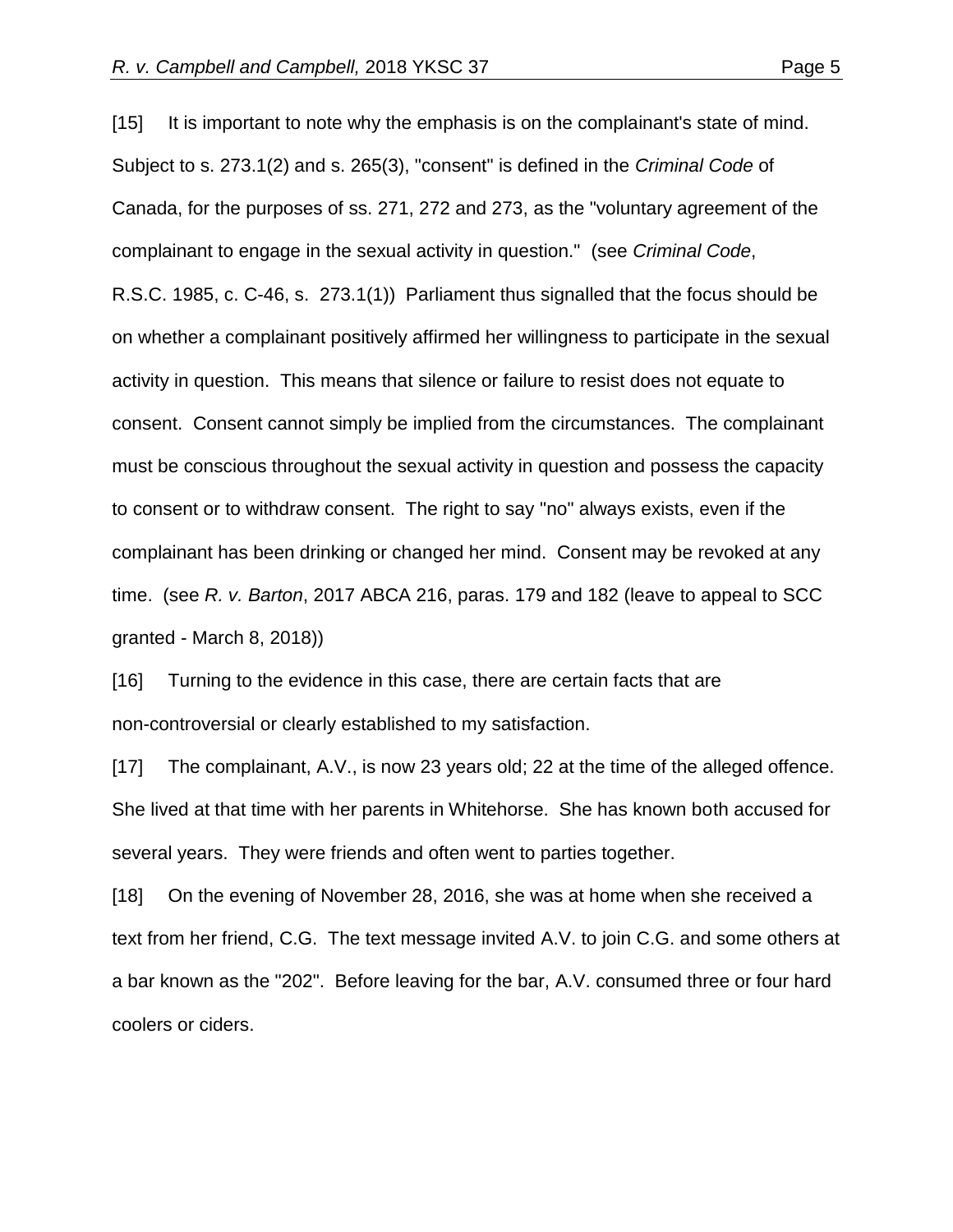[19] At the bar, she joined C.G.; Codey, who was then C.G.'s boyfriend; and two other people. This was at approximately 9 p.m. This group stayed at the bar for an hour or so. A.V. had another cider there.

[20] From the bar, A.V., C.G., and Codey went to a bank so that A.V. could withdraw some money from an ATM. This was so A.V. could pitch in \$20 as her share to purchasing some more liquor.

[21] From the ATM, the three of them went to an off-sales outlet, where they purchased a bottle of whiskey and a bottle of hard cider. They were travelling in a truck driven by Codey.

[22] After purchasing the liquor, the three of them went to an apartment occupied by a friend of Codey named Mark. They arrived there at approximately 12 midnight. There were a large number of people there, including the accused Kelly, and they were talking and drinking.

[23] A.V. drank some of the cider. She was also taking shots of whiskey. A.V. does not recall how much she had to drink but it was, in her words, "14 or 15" shots, but she was not sure. The others were drinking as well. Codey and Kelly also consumed cocaine while at that apartment.

[24] A.V., C.G., and Codey left that apartment at approximately 5 a.m. They drove to the home of Codey and Kelly's grandfather. It is there where the evidence of the participants diverges.

[25] A.V. testified that she started blacking out while at the apartment and does not remember leaving the apartment.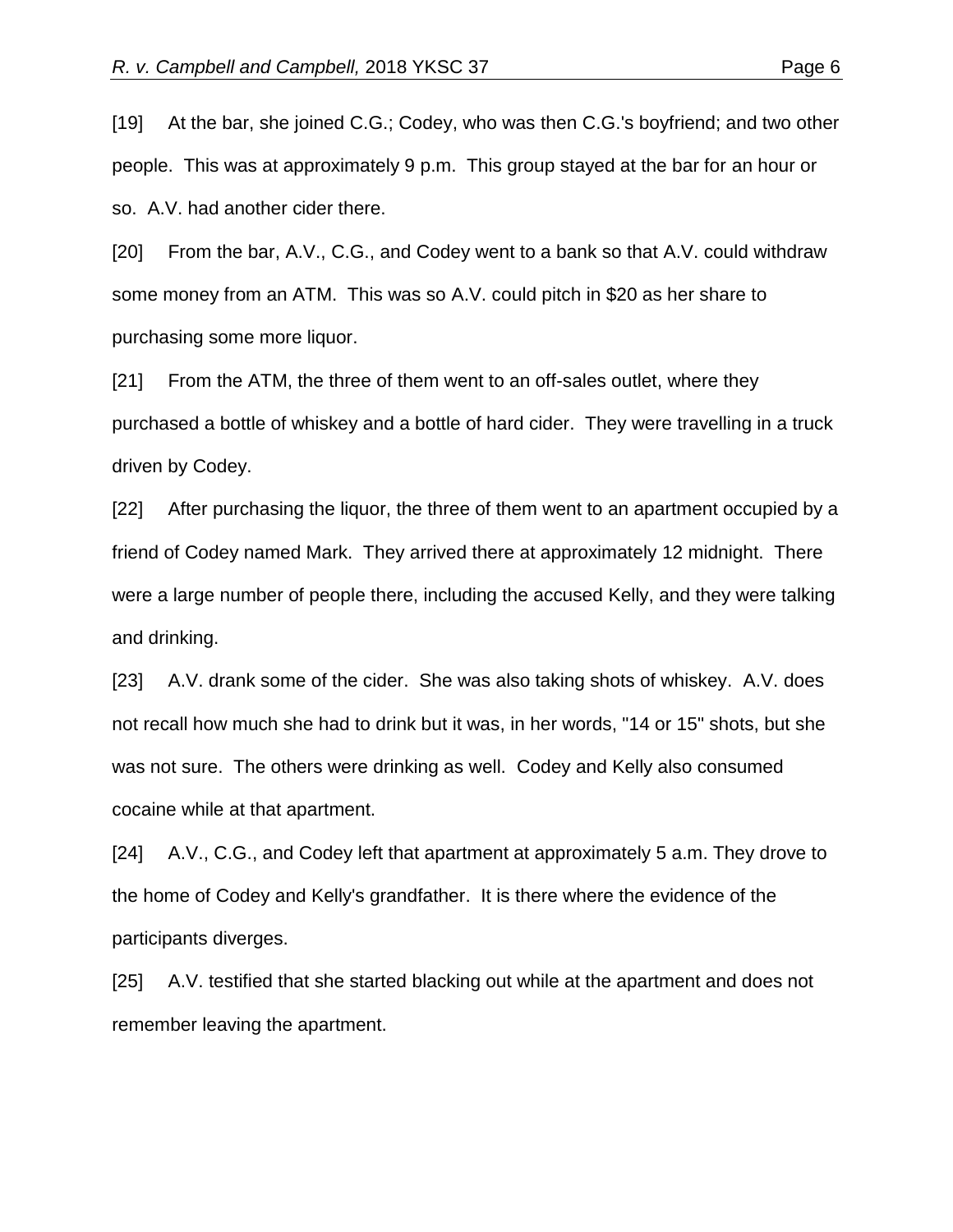apartment.

[26] Here, I want to clarify what I mean when I use the term "blackout". I use it to mean a loss of memory, not a loss of consciousness. This is consistent with how that term was used by Angela Filbert, the forensic toxicologist called at the trial, who testified that the term "blackout" is used to refer to a loss of memory. It could be a complete loss of memory but more commonly a fragmentary memory loss. This differs from the term "passed out" which is used to refer to a loss of consciousness.

[27] This is also consistent with how the complainant used the term "blackout". She said on cross-examination that when she says she "blacked out", she means that she has no memory of certain parts of that evening. She said she does not know if she passed out at any time. She also said that when she used the terms "awoke" or "waking up", she meant not that she fell asleep but that was when her memory returned. [28] There is no question that A.V. had quite a bit to drink that night. She drank before she left home, she drank at the 202 bar, and she drank some more at the apartment. There is no evidence of further drinking after she, C.G., and Codey left the

[29] The Crown introduced a brief video clip into evidence showing A.V. and C.G. at the apartment. The clip lasts perhaps two seconds. In it, A.V. looks quite inebriated. Both C.G. and Codey testified, however, that the clip does not accurately reflect how A.V. looked that night. Both of them said that they saw A.V. drinking at the apartment but she appeared stable and in control of herself. C.G. testified, in particular, that A.V. wanted to go with her and Codey when they left the apartment instead of going home, even though A.V. lived close by.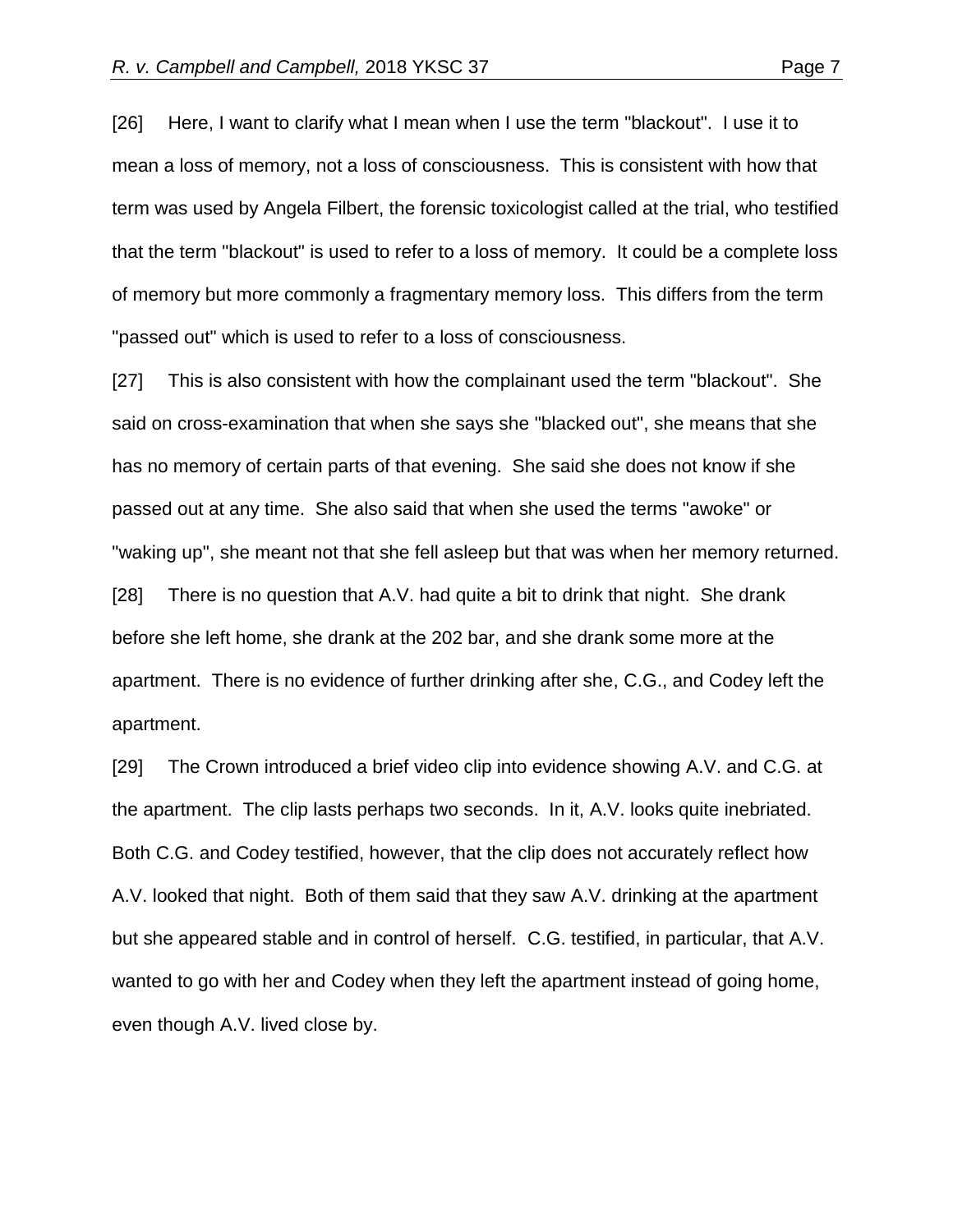[30] As I said, A.V. testified that she has no memory of leaving the apartment. The next thing she remembers is walking into a bedroom. She recognized it as Codey and Kelly's grandfather's house because she had been there before. Her recollection is one of walking into a bedroom with Kelly following behind her. She remembers lying down on a bed with Kelly beside her. They talked for a while. She remembers that the room she was in is the one labelled "Tricia's room" on a diagram of the house entered as Exhibit 16 at the trial.

[31] A.V. testified that at some point Kelly started touching her stomach under her T-shirt. She said he did not ask if he could do that. She said she did not want him to do that, but she did not say or do anything because she felt uncomfortable and she did not know what to do.

[32] At some point during this encounter, while Kelly lay beside her, A.V. called her mother on her cell phone. Phone records entered at trial show a call from A.V.'s phone to her mother at 6:09 a.m. A.V. said that she called because she wanted to go home. [33] A.V.'s mother testified that she texted A.V. at 5:44 a.m. asking, "Are you OK?" She received a call from A.V. at 6:09 a.m. She asked A.V. how her night was and said that A.V. answered very quietly neither yes or no. A.V. asked if her father was awake and if she could get a ride. Her mother asked if she was coming home and A.V. replied that she was not sure. A.V. told her that she was with C.G.

[34] A.V. testified that she blacked out after she talked to her mother. She said she woke up to find Kelly "raping" her. She was on her back. He had his penis in her vagina. Her pants and underwear were off. She said she did not want this. She was shocked and scared. She froze.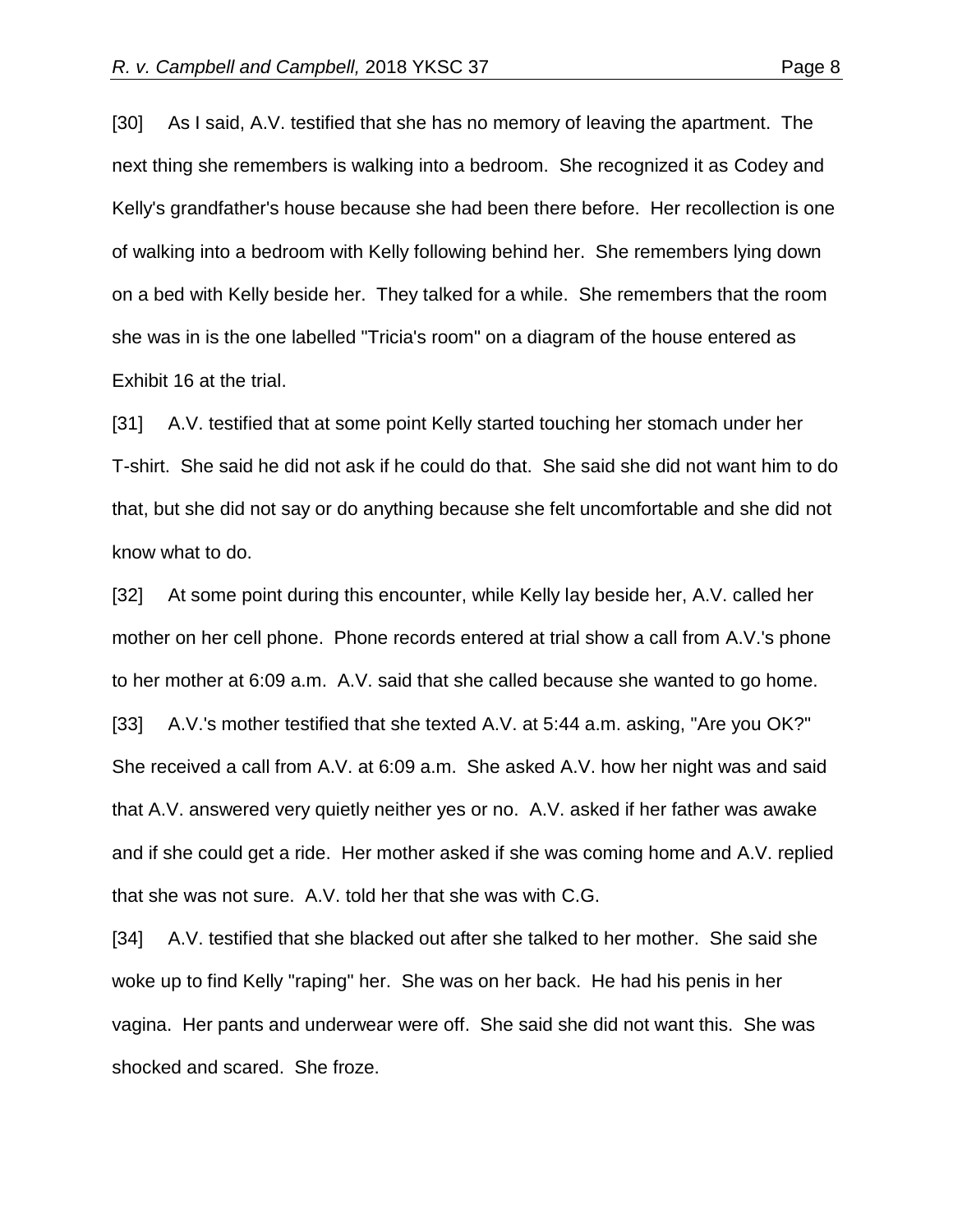[35] The complainant said she blacked out again. The next thing she remembers is lying on the bed with Kelly sucking her breast. She said she was shocked, scared, and could not do anything. She blacked out again. The next thing she remembers is Kelly performing oral sex on her. She blacked out again.

[36] The complainant testified that the next thing she remembers is Codey performing oral sex on her. She was in the same room and on the same bed. She said she was in shock, scared, and did not say anything. She still felt drunk. She said she never discussed having sex with Codey.

[37] The complainant said that she then felt Codey trying to do something to her, as she said, "trying to insert his penis or something." It was hurting her and she remembers saying "Ow". When she said that, A.V. testified, Codey asked if he should get some lube. She did not answer him because she was scared.

[38] According to A.V., when Codey came back, he put some lube on her vagina and then tried to "insert his penis or something" into her. She said she felt pain and told him to stop. Codey stopped but then, according to A.V., he asked her to "finish him off." She figured he meant by that that he wanted her to perform oral sex. She said she did not want to do it and she told him, "No." Codey then stopped and lay down beside her. She said that he got up after a few minutes and left.

[39] A.V. testified that she then went into another bedroom, one marked as the "guestroom" on Exhibit 16. C.G. was sleeping in that room. The complainant then called her mother.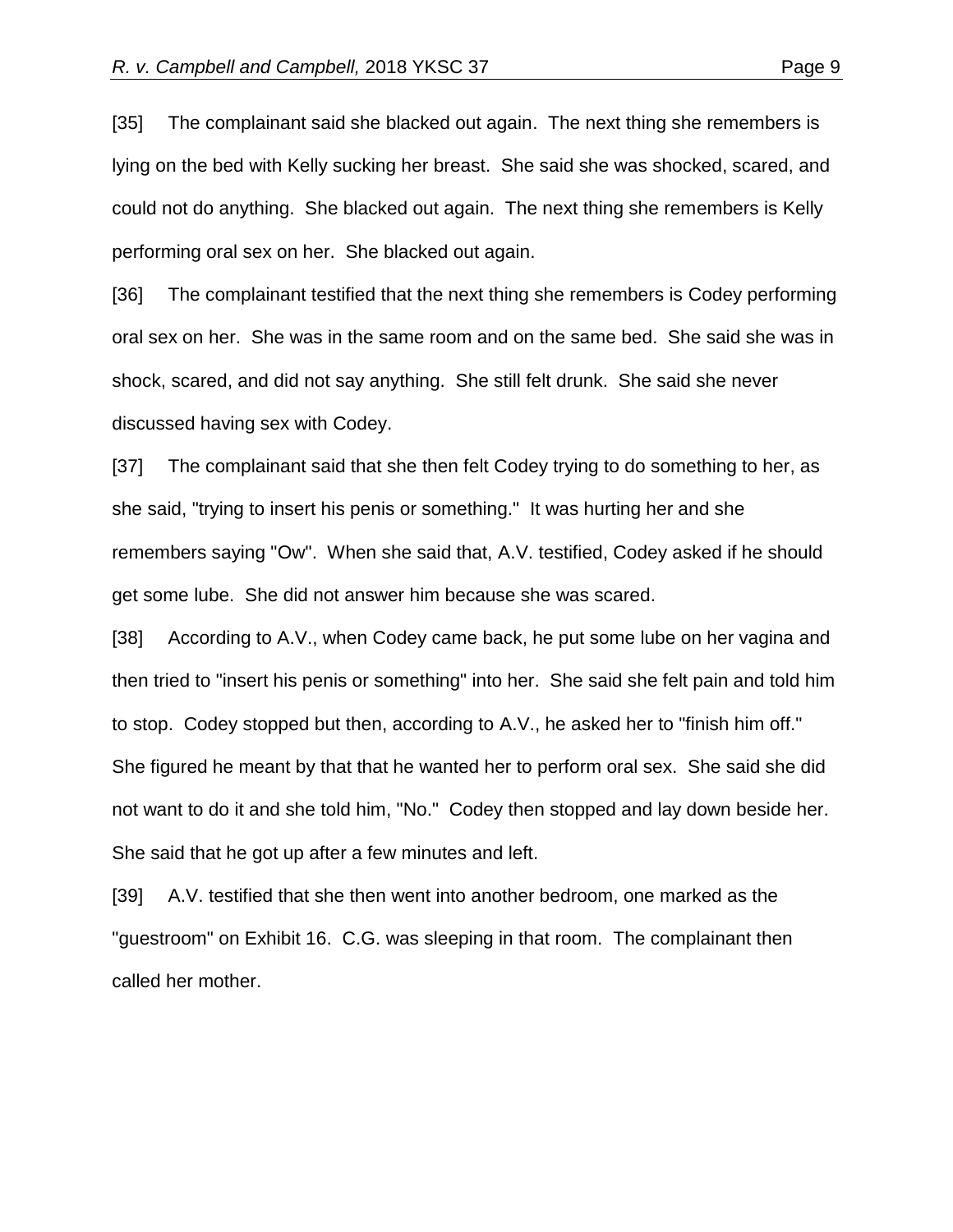safe place.

[40] A.V.'s mother testified that she received a call from A.V. at 7:43 a.m. A.V. told her she had been sexually assaulted. She was crying. Her mother told her to get to a

[41] A.V. testified that during her call to her mother she noticed she had an incoming call from a number she did not recognize. It is agreed by counsel that this call came from the landline phone in that house. It is also agreed that the call would have resulted in A.V.'s phone ringing but not necessarily being picked up.

[42] This is significant because, as I will relate later, Codey testified that A.V. asked him to call her cell phone so she could locate it. The phone records show the call to A.V.'s phone from the house phone at 7:42 a.m. and A.V.'s call to her mother at 7:43 a.m. A.V. denies that she asked Codey to call her phone but she recollects seeing Codey with a cordless phone in his hand when she left.

[43] The complainant said that after she called her mother, she asked Codey to find her clothes. He retrieved them from the other room. She dressed, went out the back door of the house, and called for a taxi to pick her up.

[44] The complainant went home and her mother called the police. A.V.'s mother described A.V. as trembling and appearing scared when she saw her at home.

[45] Crown counsel submits that this evidence establishes that the complainant was not consenting or lacked the capacity to consent. The complainant was clear that she did not want to engage in the sexual conduct at the time. As argued by Crown counsel, she may have significant gaps in her memory but it strains credulity to think that she was consenting at those times she could not remember while clearly saying that she did not want to engage in sexual activity during those periods that she can remember.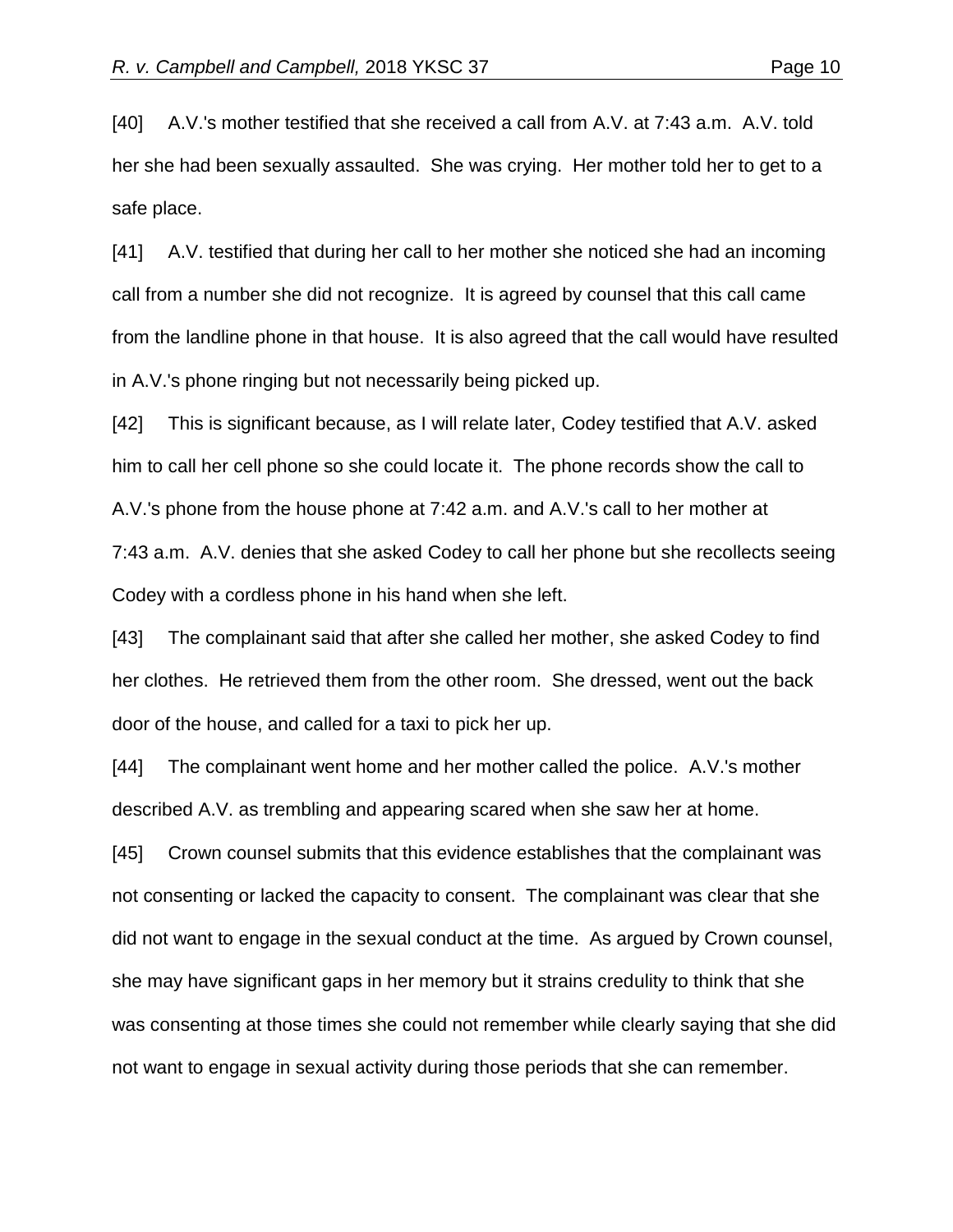[46] I should note that the complainant, while testifying, did so by way of closed-circuit television with the attendance of a support person. This was by consent of the defence. I was also satisfied that there was an evidentiary basis for making this provision. The complainant was described as having some intellectual deficits which could cause her to get confused or freeze up if under stress and in an emotionally charged setting. I must say, however, that I did not detect during her testimony any sign of intellectual impairment. A.V. held up under many hours of questioning, including over five hours of cross-examination.

[47] During A.V.'s cross-examination, defence counsel raised a number of what he says are inconsistencies with what A.V. said at trial and what she said on previous occasions. In my opinion, many of these are not material, but a few are relevant. [48] First, in her statement to the police — a statement which apparently was reviewed and corrected at least twice — A.V. said that when she got to the grandfather's house, she was passed out with C.G. sleeping in the same bed. At trial, she did not remember that. This is relevant because, as I will relate later, evidence that she was on the same bed as C.G. coincides with the testimony of C.G. and the accused.

[49] Second, in her statement to the police, A.V. said that, in her interaction with Kelly, he was on top of her and trying to kiss her. At trial, she said that what she told the police was wrong. She did not say that Kelly was trying to kiss her.

[50] Next, it will be recalled that A.V. testified that Codey tried to penetrate her vagina with his "penis or something". But at the preliminary inquiry into this matter, on this point, she was asked, "You think he tried to have sex with you. You're not sure about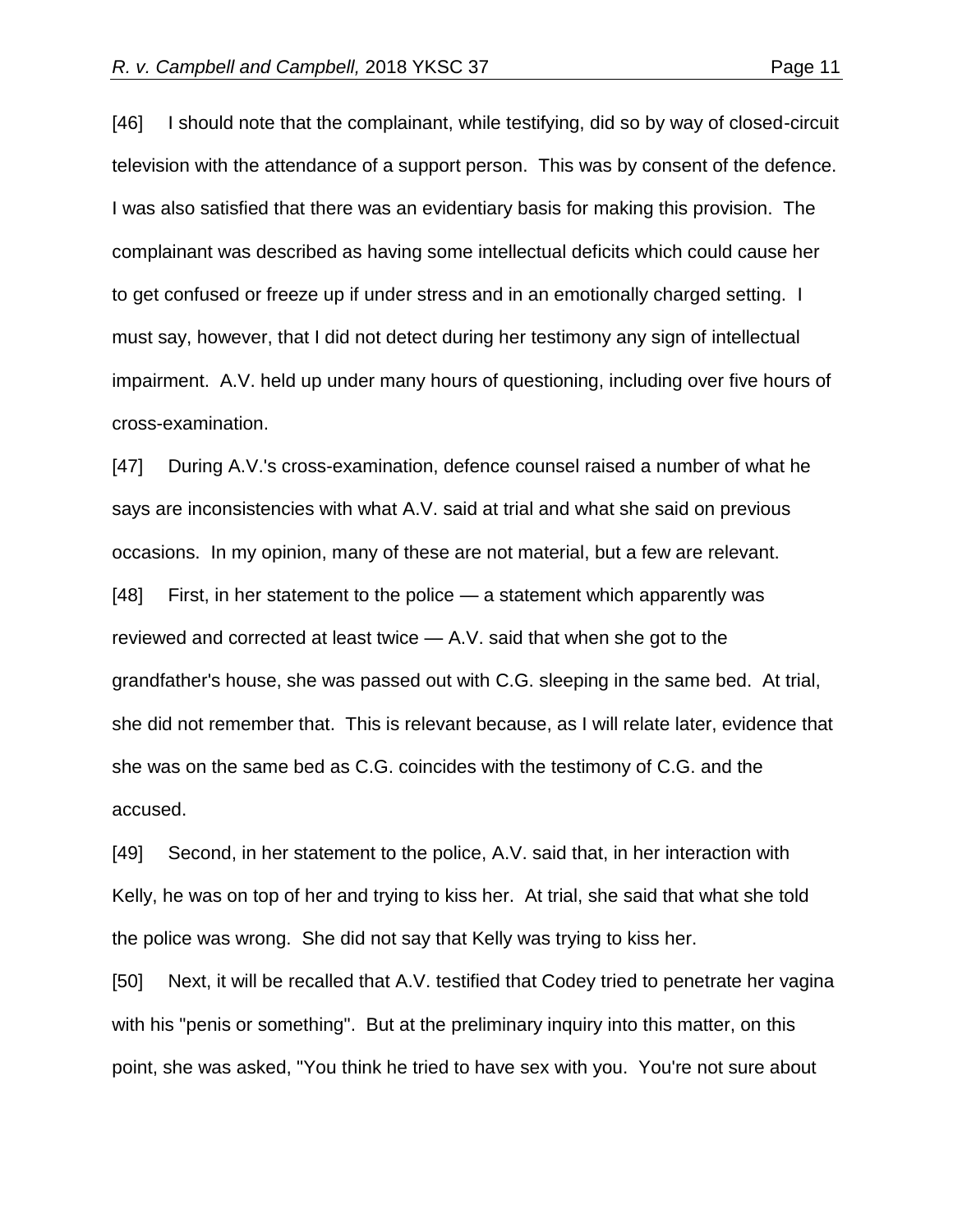that?" A.V. answered, "No, because I can't really remember that part good." A.V. said that she was wrong at the preliminary inquiry.

[51] A.V. was subsequently examined at the hospital by Dr. Robin Jamieson, a family and emergency room physician. The doctor observed that A.V. was alert and acting normally during the examination. The examination revealed indications that, according to Dr. Jamieson, A.V. had incurred some form of friction to her vagina and some form of vaginal intercourse but she could not say whether it was from manual, oral, or penile contact. She could not say, on the basis of the physical examination, whether the sexual contact was consensual or not. She also could not say, from the pelvic examination, whether a lubricant had been applied to that area.

[52] Dr. Jamieson observed a significant bruise on A.V.'s right arm. She stated that if a significant vein is affected a bruise may manifest itself within a few hours. Others might take a few days.

[53] The police and the complainant took further photos the following day. These revealed bruises to A.V.'s left arm, right wrist, lower left leg, and left thigh. Dr. Jamieson said that she was not surprised that further bruising might manifest later after her immediate examination.

[54] Dr. Jamieson took swabs and drew blood for analysis.

[55] The swabs and A.V.'s clothing were examined for presence of DNA. Codey's DNA was found in A.V.'s underwear and Kelly's DNA was found on a rectal swab from A.V. The analyst could not say how those got there and could not confirm the presence of semen on any of the samples examined. The import of this evidence is diminished, obviously, by the accused's admissions that they had sexual contact with A.V.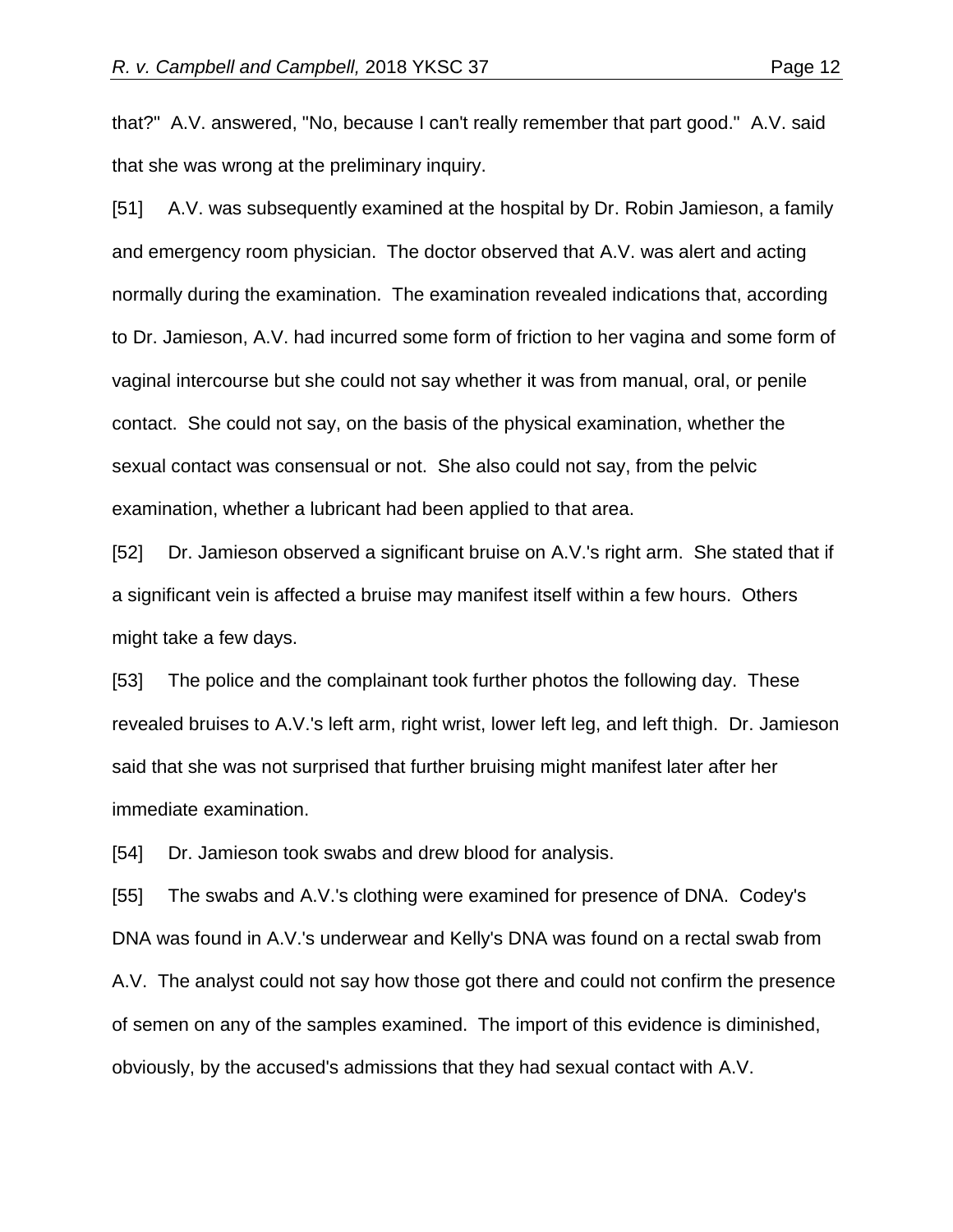[56] A.V.'s blood was analyzed in order to estimate the complainant's blood alcohol level at the time of the alleged offence. A blood collection time of "11 a.m. (approximately)" was noted on the exhibit packaging. If the time of blood collection was a few minutes earlier or later, the change in the estimate would not be significant, according to the toxicologist's report (Exhibit 14).

[57] The toxicologist, Angela Filbert, testified that the blood alcohol concentration in the sample collected was 141 mg%, that is, 141 milligrams of alcohol in 100 millilitres of blood. She then extrapolated the blood alcohol level back to the time frame of the alleged offence. All of this has become a fairly basic and accepted scientific process. Her extrapolation showed that between 6 a.m. and 7:30 a.m., the complainant's blood alcohol level would have ranged from a low of 171 mg% to a high of 241 mg%.

[58] Ms. Filbert also testified that at 150 mg% the average drinker would be considered intoxicated, that being an advanced state of impairment. The effects of alcohol are magnified as the level of intoxication rises: lack of inhibition, sense of euphoria, impairment of judgment and physical responses.

[59] Ms. Filbert said, however, that a person may be impaired or intoxicated but still be capable of conscious thought and decision-making. Such an individual may make different decisions if sober but still be capable of making decisions, however poor or risky those decisions may be.

[60] This evidence, of course, touches on the question of the complainant's capacity to consent. The *Criminal Code* stipulates that there is no consent where the complainant is incapable of consenting to the sexual activity in question. (see *Criminal Code*, R.S.C. 1985, c. C-46, s. 273.1(2)(b)) But the question of incapacity by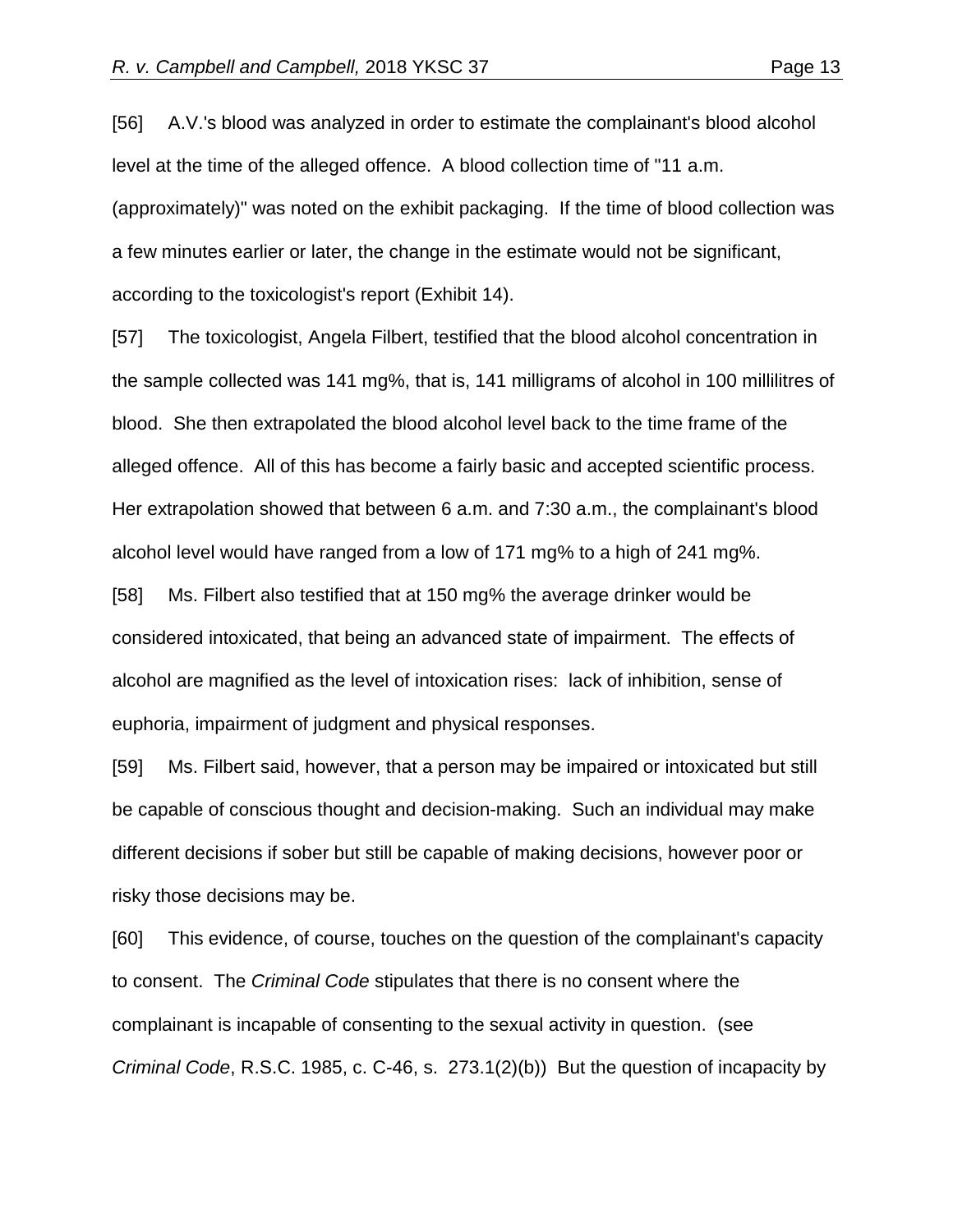alcohol has not been definitively answered in the jurisprudence and there is no benchmark as to what level of intoxication constitutes incapacity. Incapacity has been said to be an inability to understand the risks and consequences of the activity in question. The complainant must understand the sexual nature of the act and realize that she could choose to decline to participate. (see *R. v. Siddiqui*, 2004 BCSC 1717 at para. 55)

[61] An obvious example is where the complainant is in a coma, asleep, or unconscious. Intoxication might rob a person of capacity but this is not an inevitable result. Mere drunkenness or alcohol induced impairment of decision-making, loss of inhibition, loss of memory are not the equivalent of incapacity. (see *R. v. J.R.*, [2006] O.J. No. 2698 (QL), para. 43 (affirmed on appeal – [2008] O.J. No. 1054)) It is well-established in the jurisprudence that an intoxicated person may still have the capacity to consent to sexual activity even if that person, when sober or less impaired, would not have done so. (see *R. v. Al-Rawi*, 2018 NSCA 10 at para. 113)

[62] In this case, not even the complainant said she was incapacitated. All she could say is that she has no present memory of many of the events of that night. This is an absence of evidence, not direct evidence of incapacity. I therefore reject the argument that non-consent is established on the basis of incapacity.

[63] I wish to comment on one further aspect of the complainant's evidence. At the end of her cross-examination, A.V., after stating that she did not consent, stated, "And I know I would not hook up with these guys, ever." On re-examination by Crown counsel, she was asked why she said that. A.V. replied, "Because I have no interest in them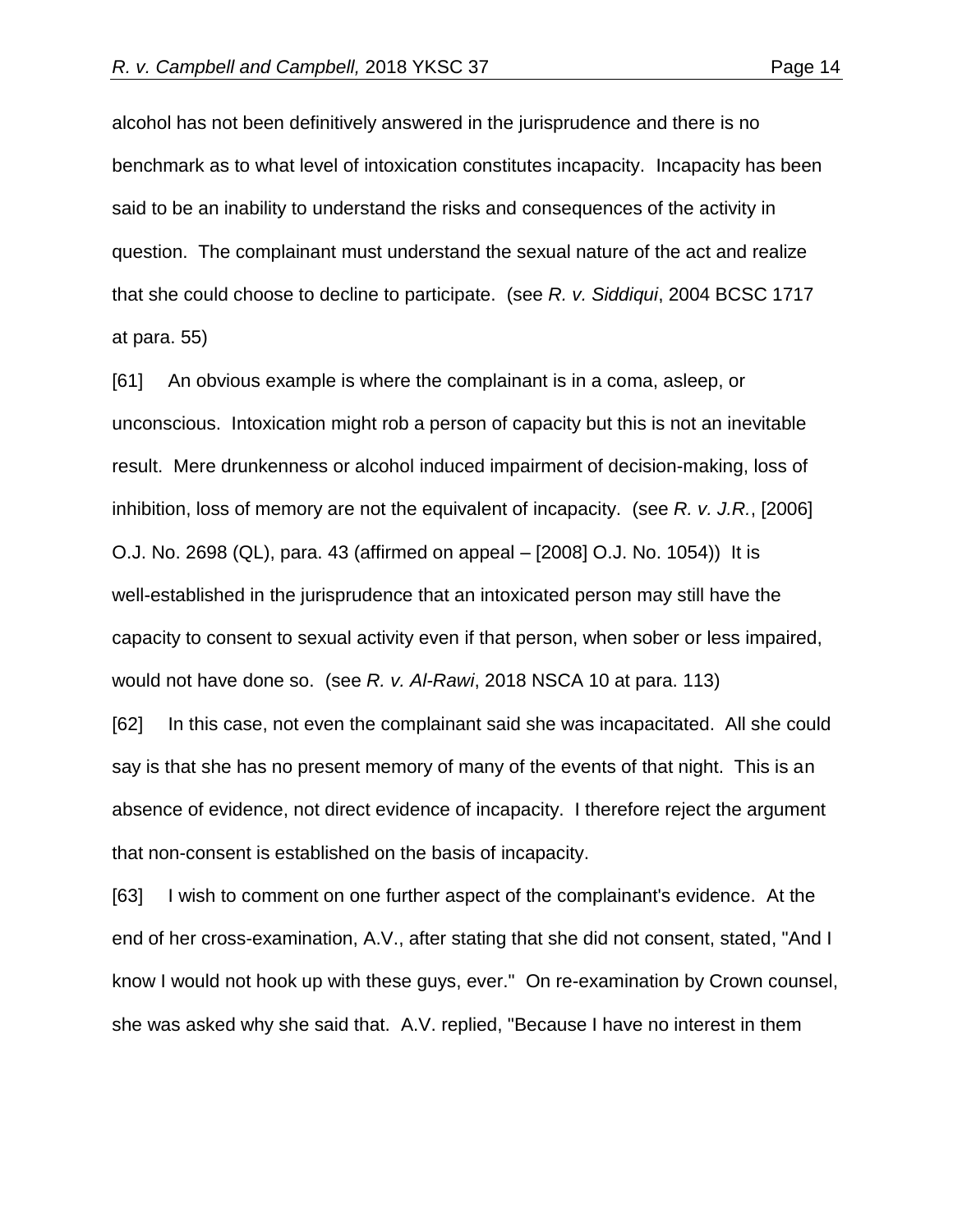whatsoever. I don't like them. They're some — nobody I would ever hook up with. No interest in them whatsoever."

[64] There are cases that have held that such an assertion, while only expressing the witness' assumption as to how she would have acted or behaved in a certain situation, can be viewed as circumstantial evidence of an absence of consent. A Court could draw inferences from the complainant's pre-existing attitudes and assumptions regarding the period for which she has no recollection. (see *R. v. Garciacruz*, 2015 ONCA 27 at para. 113)

[65] This is a problematic area of the law in these types of cases and I know of no settled opinion on how much weight should be accorded to such evidence or, indeed, how it should be treated in every case.

[66] In this case, neither counsel asked me to consider this evidence in any particular manner. I have therefore placed no weight on it. It is not necessary because this is not a case like many where the complainant has no recollection whatsoever as to the events. Here, the complainant says she did not consent.

[67] I want to now turn to the defence evidence. I wish to start with an aspect of the evidence that is supported in the main by all defence witnesses.

[68] C.G. testified that when she, Codey, and the complainant arrived at Codey's grandfather's house, the three of them went into what is labelled the "guest room" and they all lay down on the bed. Kelly arrived shortly after. He had come on foot to the house. Kelly lay on the floor. They were all talking. A.V. was participating. When they heard the accused's grandfather come into the house they pretended to be asleep.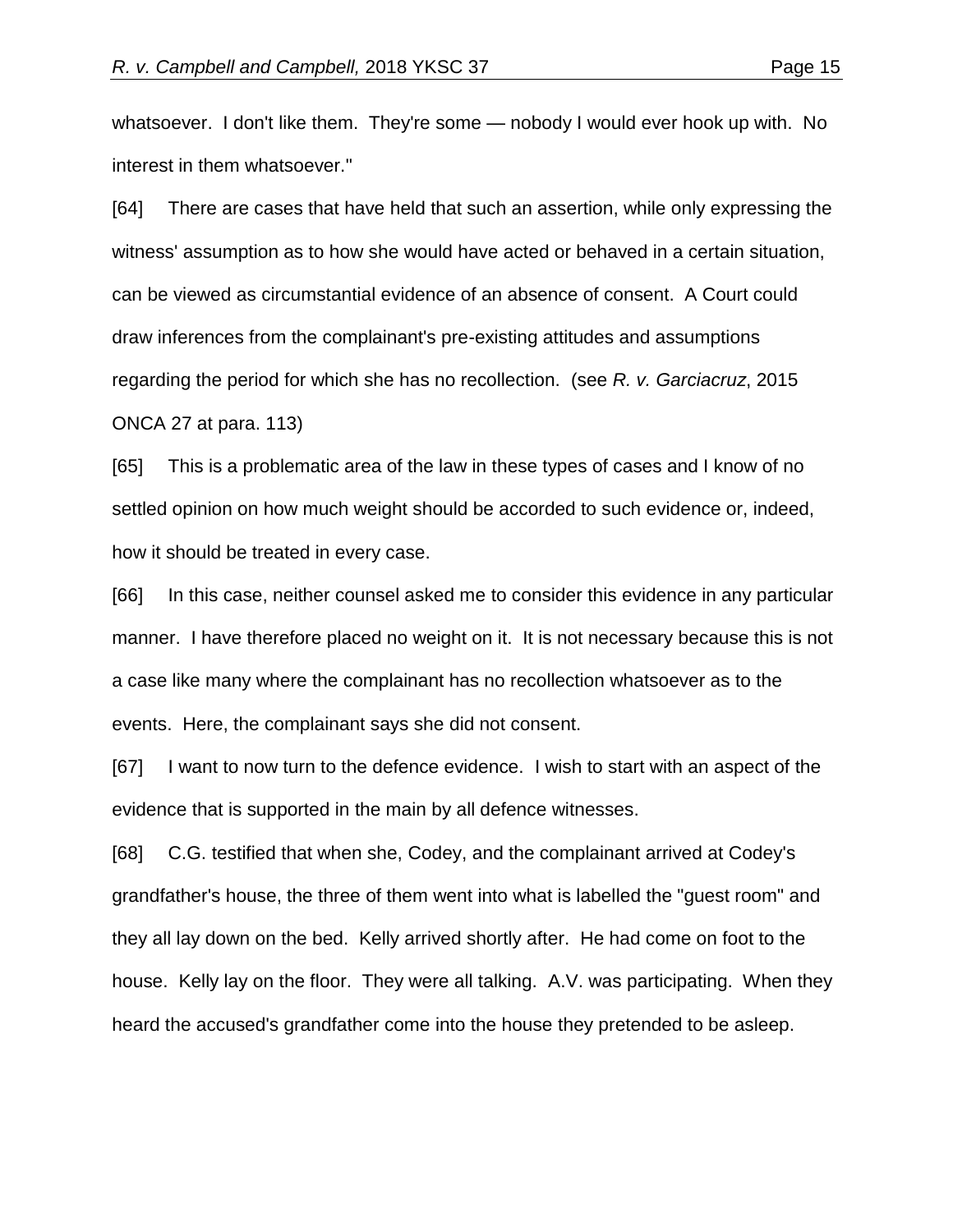[69] The grandfather, Edwin Campbell, testified that he looked into that room. He saw Kelly lying on the floor and Codey lying on the bed. He could not tell if there were other people on the bed or if there were just blankets. Mr. Campbell then left and sat in the living room.

[70] C.G. and Codey both said that shortly after that, Kelly asked A.V. to go "lay with him" in the next room. They testified that A.V. got up and went with him.

[71] C.G. said that she could not remember what, if anything, A.V. said at that time but that A.V. got up and went with Kelly. C.G. also said that on her way out she was teasing A.V. about going with Kelly. C.G. remembers A.V. laughing in response.

[72] Codey said he could not remember A.V. saying anything. He just remembered her getting up and walking out. She and Kelly went into the next room, the bedroom called "Tricia's room".

[73] This evidence, which I have no reason to reject, indicates that A.V. was consenting at a point in time that she does not recollect, at least consenting to going into another room with Kelly. It is not necessarily inconsistent with A.V.'s evidence that the first thing she does remember in that house is going into a bedroom with Kelly. [74] Kelly testified that, indeed, he asked A.V. to go into the other room with him. He said she got off the bed and followed him into "Tricia's room". In the room, he asked A.V. if it was all right if he lay beside her. He claims that she said, "Yes." They lay there talking. He said that he then started to touch her stomach and then he kissed her. He claims she kissed him back.

[75] Kelly testified that it was then that the complainant took her pants off. He then started kissing her on her breast and moved his hand to her vagina. He said she then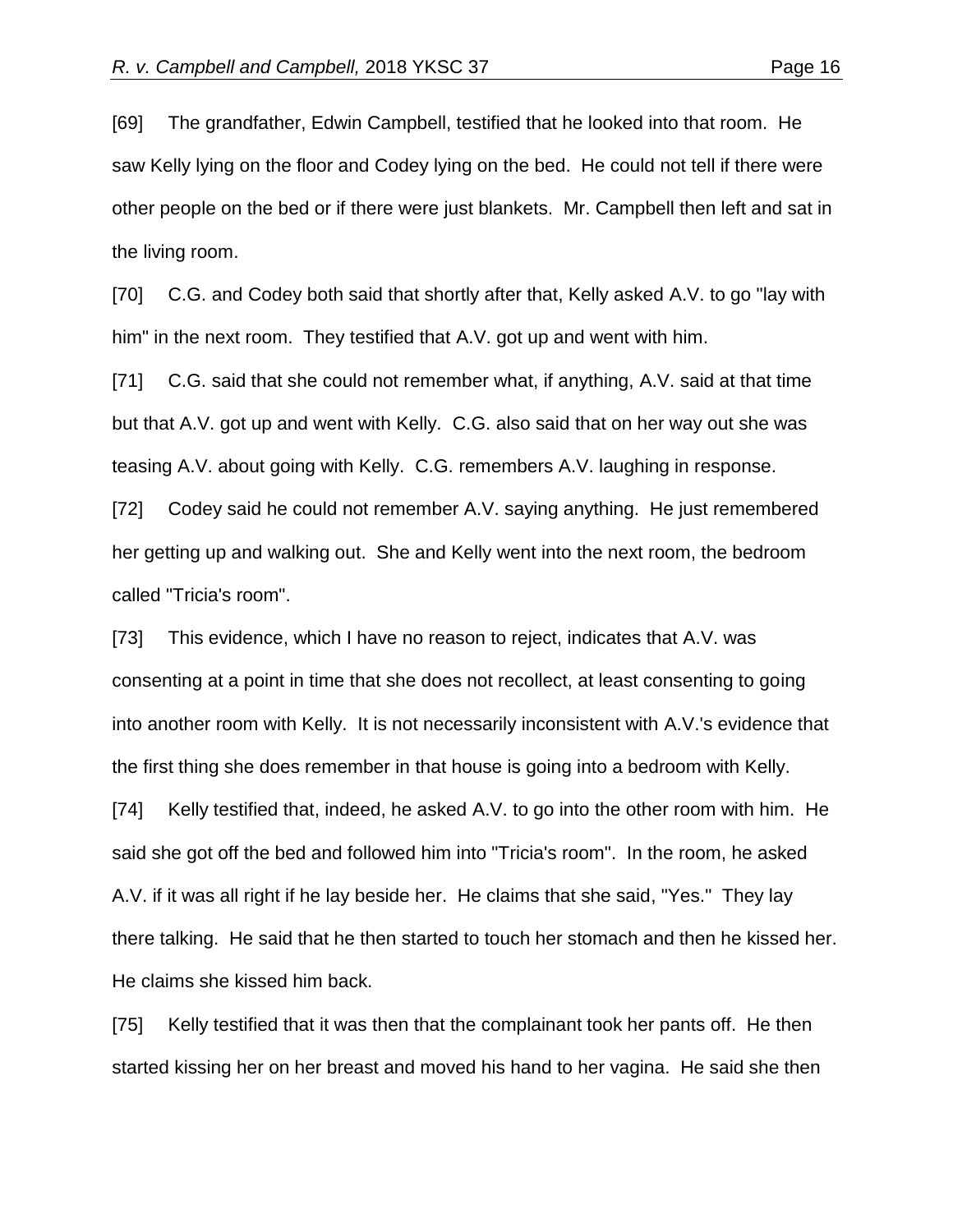turned to her side and rubbed her backside against his crotch. He then pulled his pants down. He claimed that A.V. also touched his penis with her hand. He tried to put on a condom but he could not get an erection. He had the condom partially on his flaccid penis but he finally gave up. He got up, went to the washroom, and flushed the condom down the toilet. Kelly testified that both he and the complainant were awake at all times. [76] If this evidence is accepted, then this could amount to affirmative conduct on the part of the complainant.

[77] On cross-examination, Kelly acknowledged that he tried to get the complainant to give him oral sex. He asked A.V. to turn around; A.V. said, "No, I do not do that." He was questioned as well about what he told the police about this. At that time, he said that A.V. said, "No, sorry."

[78] There is no contradiction or inconsistency here, in my opinion. The significant point is that the complainant testified that it was Codey who asked her for oral sex, asking her to "finish him off", and she refused.

[79] Kelly further testified that after he was in the washroom he went and joined Codey and his grandfather in the living room. Codey asked him if he had slept with A.V. He responded, "I tried." He then said to Codey, "She's tight."

[80] Kelly said he then got into an argument with his grandfather over work so he decided to leave. He said he went back to the bedroom and told A.V. that he was leaving. He asked her, "Are you okay? Do you need anything?" According to him, she said, "Yes, I'm good." He then left. Kelly went back to his friend's apartment, slept for an hour or so, and then returned to his grandfather's house. By then, A.V. was gone and both Codey and C.G. were asleep.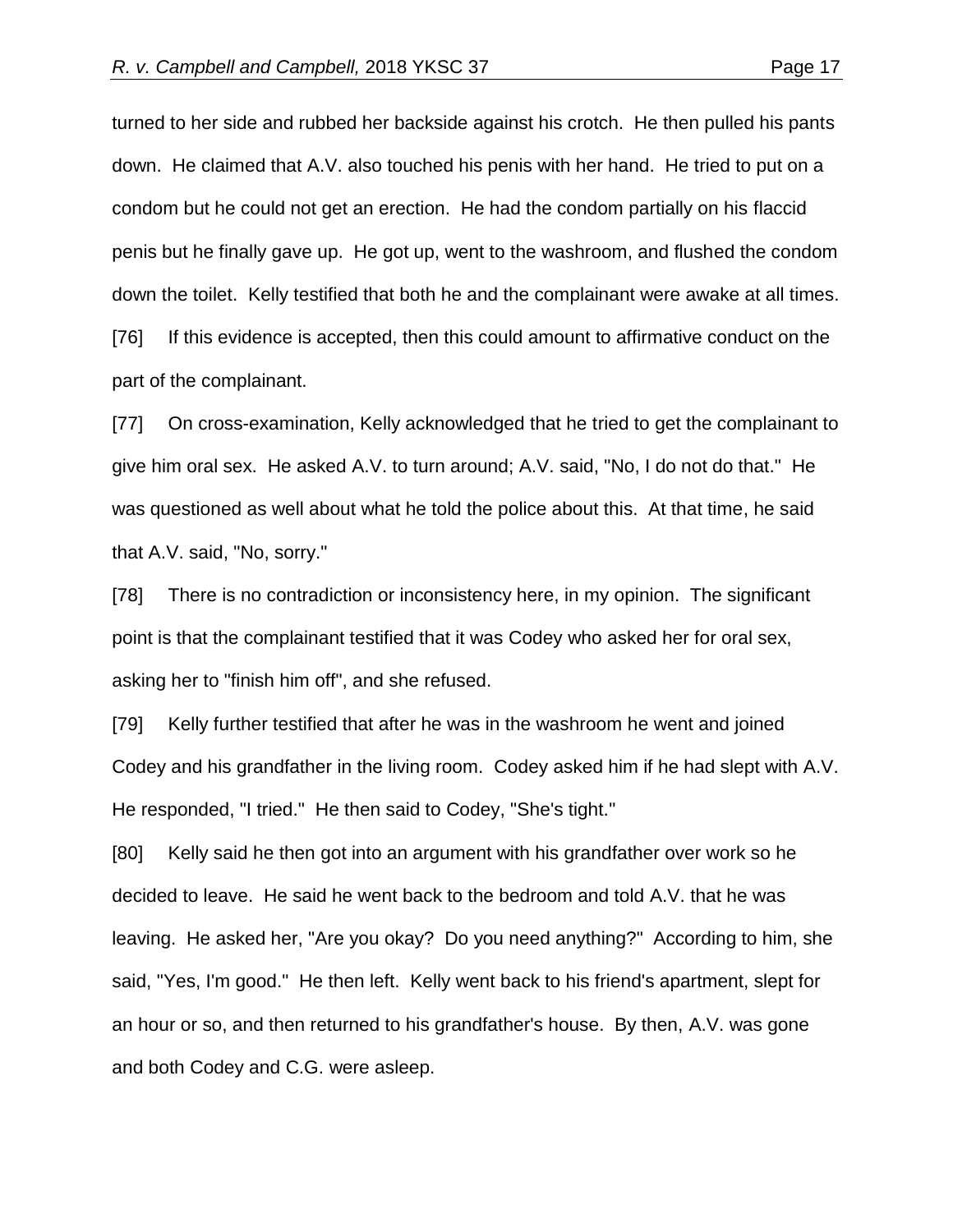[81] Kelly confirmed that earlier, during his encounter with the complainant and while they were on the bed, A.V. spoke to her mother on her cell phone. This would have been the call recorded at 6:09 a.m.

[82] Codey testified that after Kelly and the complainant went into the other room, he tried to sleep but could not. He got up and went to the kitchen to listen to some music. His grandfather returned around 6:30 and they sat together. Kelly came out of "Tricia's room". Kelly said to him that A.V. was "tight". He said he knew what Kelly meant. They talked and then Kelly left. He then gave some money to his grandfather and asked him to get some cigarettes, since his grandfather was going out to do some work.

[83] Codey testified that he got up to go back to bed. He walked down the hallway past the room where the complainant was. He said that, at that point, A.V. asked him to come lay down with her. She was on the bed covered with a blanket.

[84] Why he would do this, lay down with A.V. while his girlfriend was asleep in the next room, Codey could not say. Perhaps it was simply an urge, he said.

[85] Codey testified that he lay down on the bed beside the complainant. They kissed each other. He claimed it was mutual activity. He kissed her neck, then her stomach, and then he saw she had no pants on. He then performed oral sex on her.

[86] Codey was asked about what was A.V.'s response. He said, "Nothing, just laid there, kind of, just like it was normal." "Did she say anything?" He said, "She never said anything." Asked if she said anything when he kissed her on the stomach, he replied, "No, just something like a tickle, or ha ha ... she moaned." Codey further claimed that A.V. was wide awake the whole time.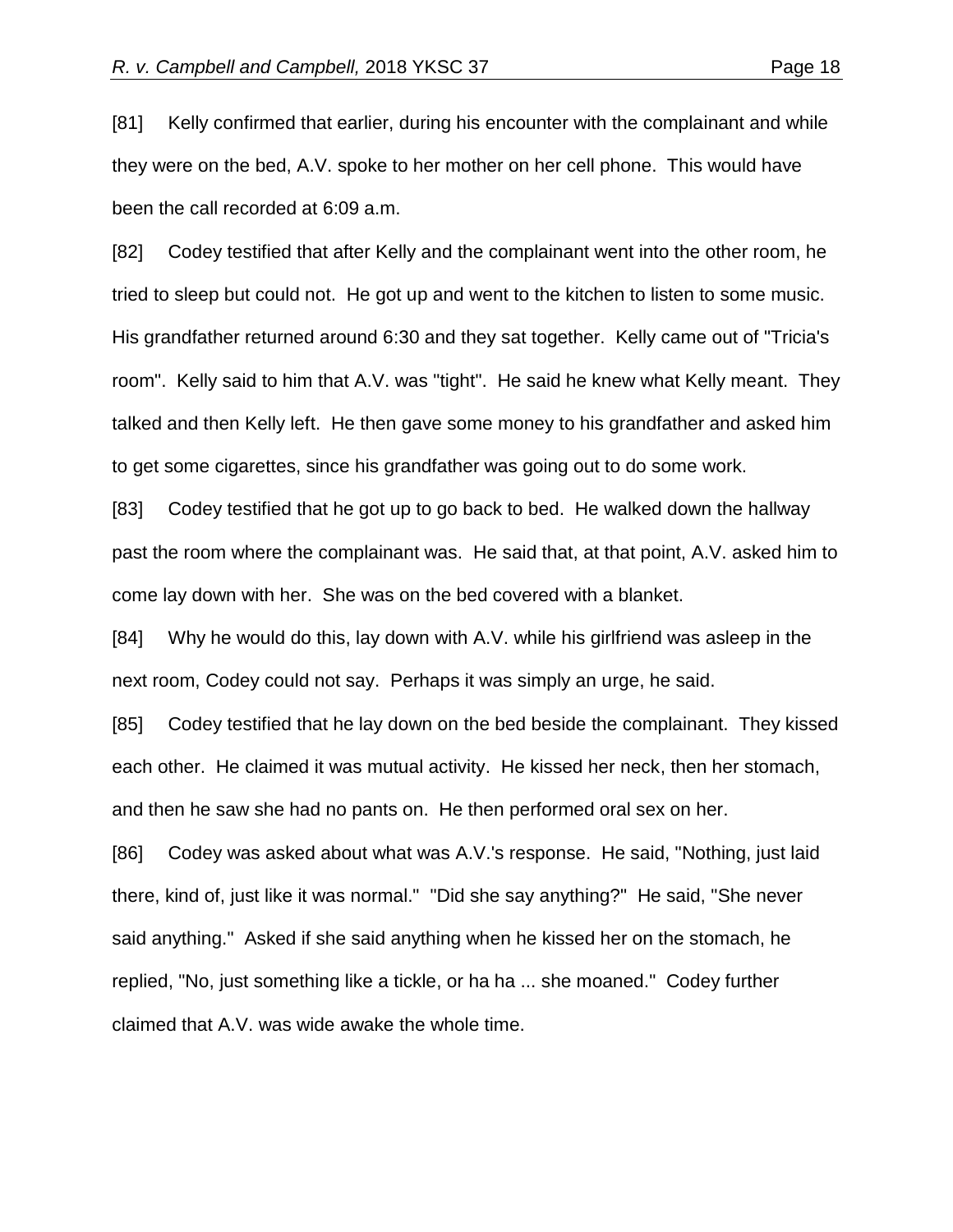[87] Codey further testified that while he was giving her oral sex, the complainant was responding, pushing into him, and moaning.

[88] Codey said that he then went to get a glass of water. He went back into the room. He kissed the complainant; she kissed him back. He started to perform oral sex on her again.

[89] Codey said that after a while he got up. He could not get an erection so he thought there was no use going on. A.V. started to get up and asked him where her phone was. Codey said he went to the kitchen and got the house cordless phone. He used that to call A.V.'s cell phone number. Her phone rang in the bedroom and he retrieved it and gave it to her.

[90] Codey testified that A.V. then went into the other bedroom where C.G. was sleeping. She closed the door. Shortly after, A.V. came out and asked where her clothes were. He found them on the floor in "Trish's room" by the bed.

[91] Codey claimed that he never used lube. Defence counsel noted that a search of the residence conducted by the police on the afternoon of November 29 did not turn up any lube.

[92] Codey further claimed that he never tried to penetrate the complainant, that, in fact, he never had his pants off. He also said that he never asked her to perform oral sex on him or to "finish him off".

[93] On cross-examination, there was the following exchange between Codey and Crown counsel:

> Q I'm saying so you kissed her, and she kissed you back. A Yes.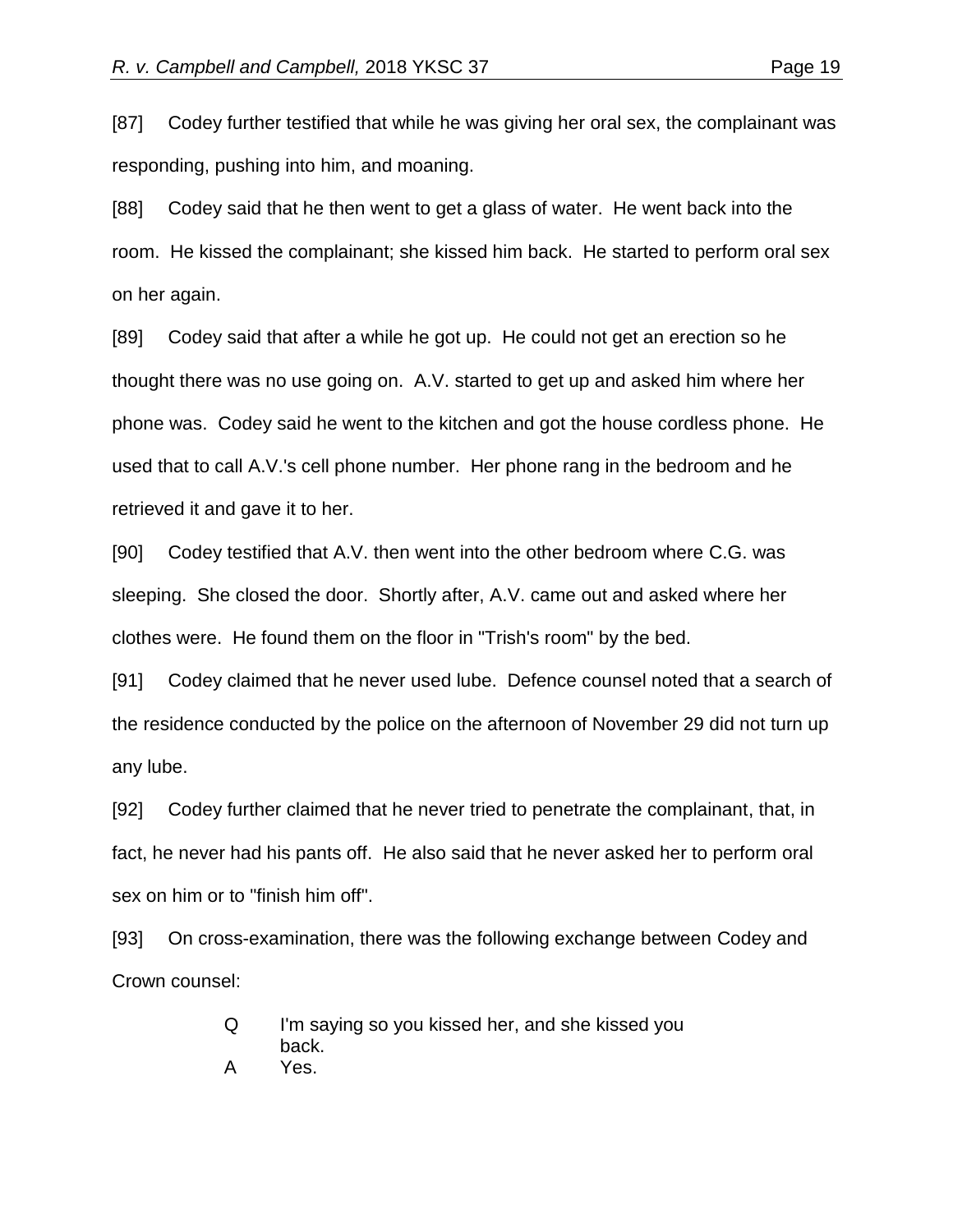- Q So as far as you're concerned, she must have been fine with the oral sex?
- A All she would've had to say was no.
- Q Pardon?
- A All she would've had to say was no.
- Q Okay. But she didn't say no?
- A No.
- Q She didn't say anything?
- A No.

[94] Based on all of this evidence, defence counsel submits that there was affirmative conduct by the complainant indicating her consent to the sexual activity with each accused. This case, in counsel's words, is a typical credibility case calling for the application of the three-part test I enunciated at the beginning of these reasons.

[95] Crown counsel argues that the evidence of the two accused condemns them out of their own mouths. This is a very strong point that Crown counsel makes. She points to the fact that neither had any conversation with the complainant regarding the sexual activity in question. Indeed, there was no talk whatsoever. She points out that acquiescence and passivity cannot be taken as consent. Consent must be communicated.

[96] Crown counsel pointed, in particular, to the exchange with Codey quoted above, specifically, his comment that "All she would've had to say was no" as being not only wrong in law but as displaying an indifference to the issue of consent. I certainly agree with the propositions of law stated by Crown counsel. There is no question that an accused person can no longer say that a complainant consented because she was passive, silent, or submitted without compulsion. It is not the law that a complainant must expressly say "no". Consent cannot be assumed. The law requires that a complainant say "yes", either expressly through words or unambiguous affirmative conduct. (see *R. v. Ewanchuk*, [1999] 1 S.C.R. 330 at paras. 49 and 51)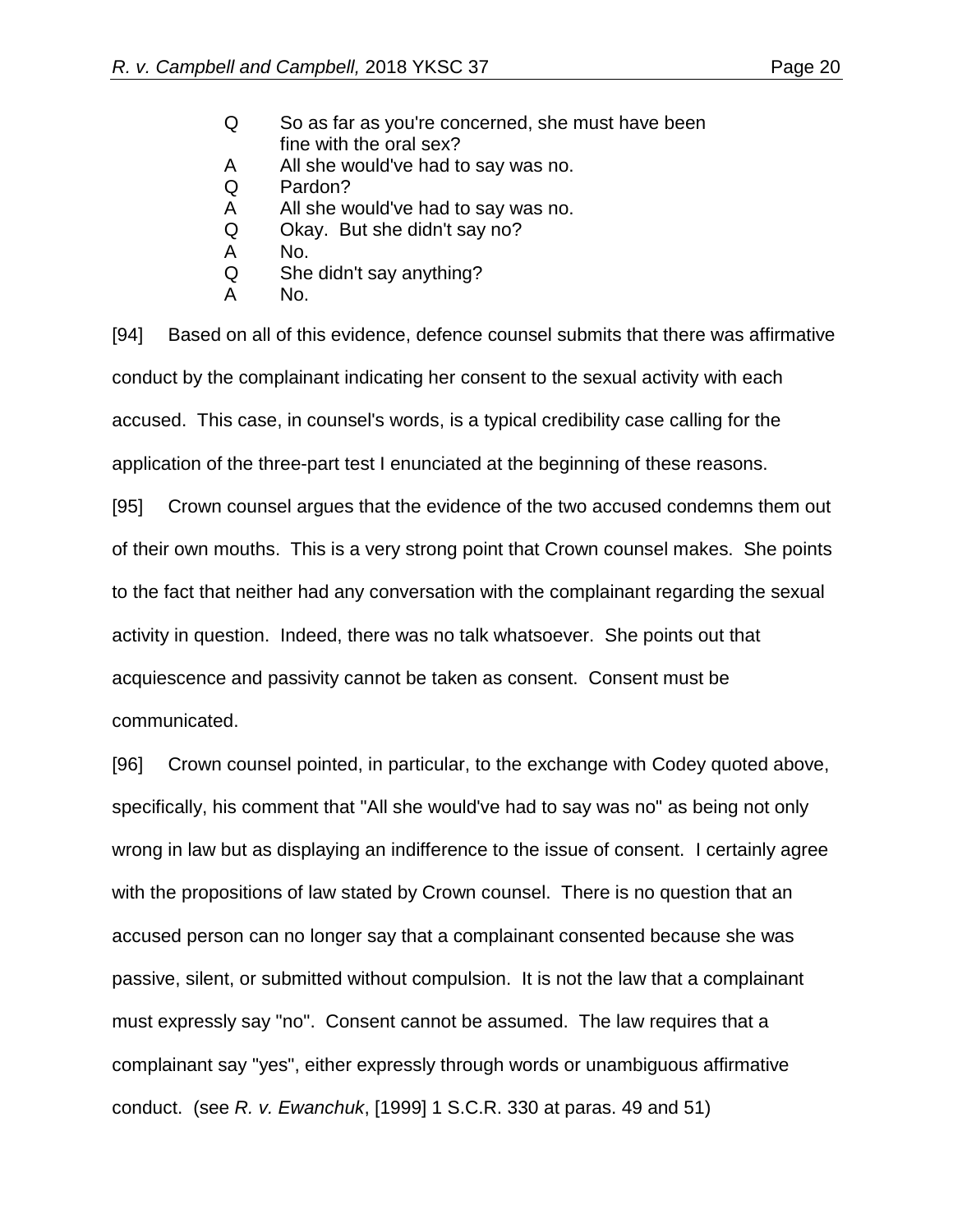[97] But this is not a trial about an accused's ignorance of the law. It is a trial about whether the Crown has proven an absence of consent. That becomes very much, in the circumstances of this case, a credibility exercise.

[98] When I consider the evidence of each accused, I must admit that each gave their evidence in a clear and forthright manner. I may be skeptical about the detail of their recollection — and I am certainly skeptical about their boastful evidence that they are able to consume large quantities of alcohol and cocaine without impairing their ability to function — but their evidence was not seriously shaken on cross-examination. Indeed, it remained fairly consistent throughout.

[99] I said before that I have no rational reason to reject the defence evidence as to what happened in the "guest room" when the group first arrived at the grandfather's house. This indicates some partial consent on the part of the complainant, even though she has no recollection of it.

[100] Crown counsel says that the complainant's evidence about her memory loss is credible. I agree. But the difficulty is that it leaves gaps to fill in as to what happened. [101] Crown counsel says that it is more plausible to think that the complainant was going in and out of consciousness as opposed to being merely memory loss or fragmentary blackouts.

[102] But there is no evidence of loss of consciousness. The complainant herself continually used the term "blackout" as referring to a lack of memory. Further, the evidence of C.G. at least was to the effect that while the complainant had been drinking — and no doubt feeling the effects of intoxication — she was functioning, walking, and talking immediately prior to the start of the sexual activity.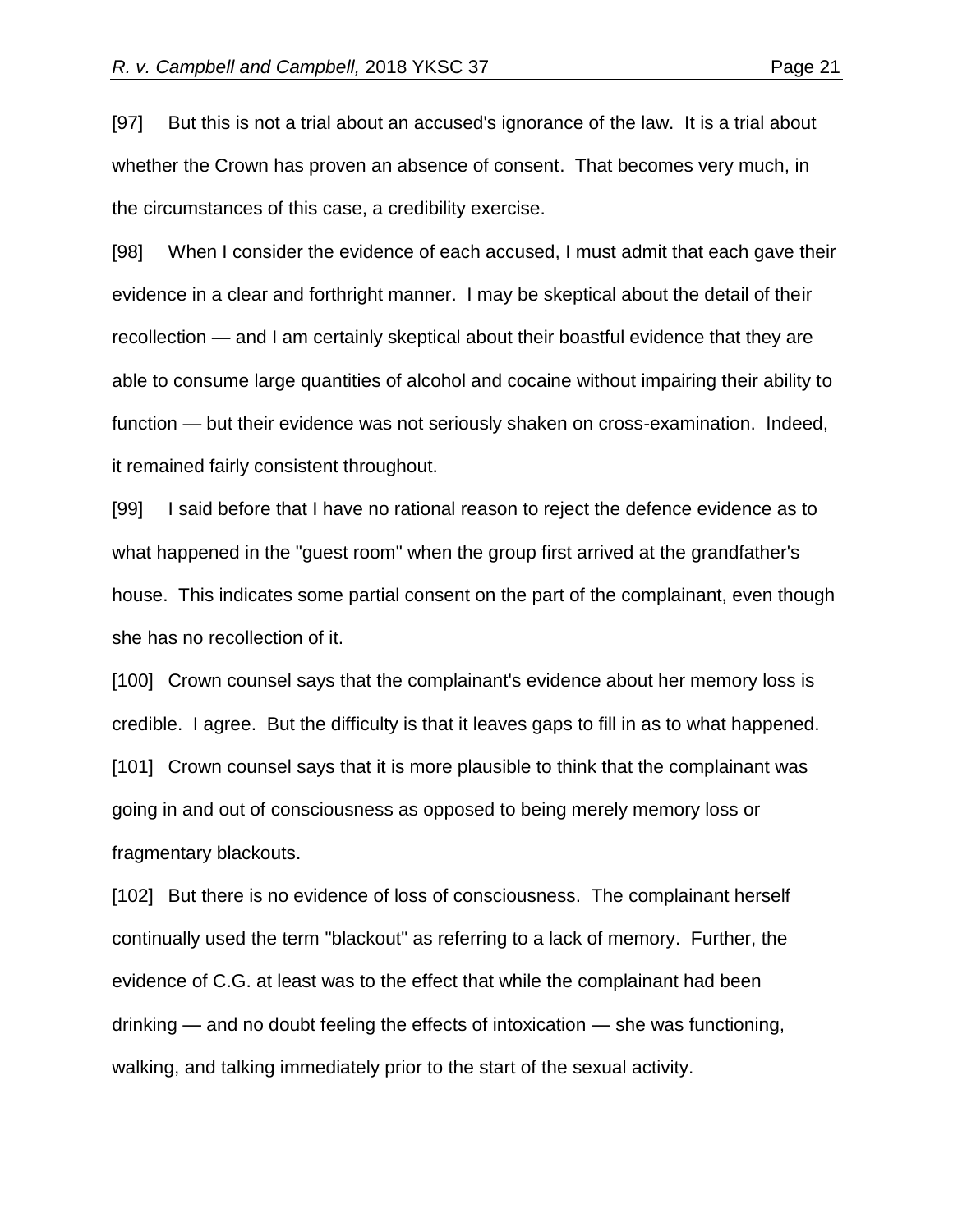[103] I am also concerned about the evidence given by the complainant, where she told Codey "No" when he asked her to "finish him off". Leaving aside the discrepancy in the evidence where Kelly said it was him who asked her for oral sex, the complainant's own evidence suggests that she had the capacity to refuse that particular sexual activity. And the accused, according to her, stopped.

[104] Crown counsel submits, as well, that there was an opportunity for collusion among the defence witnesses. After all, the accused are brothers, they have the same lawyer, and C.G. was the girlfriend of one of the accused. While there may have been opportunity, there was no evidence to suggest that the opportunity was exercised. The two accused denied that they talked about the case with each other. They may have expressed to each other their dismay at being charged, but they claim they did not discuss the evidence. They said that they had separate meetings with their lawyer. [105] I am also not convinced about collusion because it does not appear that they had the opportunity to collude before Kelly gave his statement to the police. There is no evidence that the brothers were in contact with each other after their arrest and before Kelly gave that statement. Kelly was cross-examined on parts of it but there seemed to be no major inconsistency in those parts with his in-court testimony.

[106] Further, I fail to see why Kelly would add his revelation about asking the complainant to give him oral sex if he fabricated his account to the police. This would just add to his difficulties, it seems to me, especially if the complainant did not implicate him in this act, but his brother.